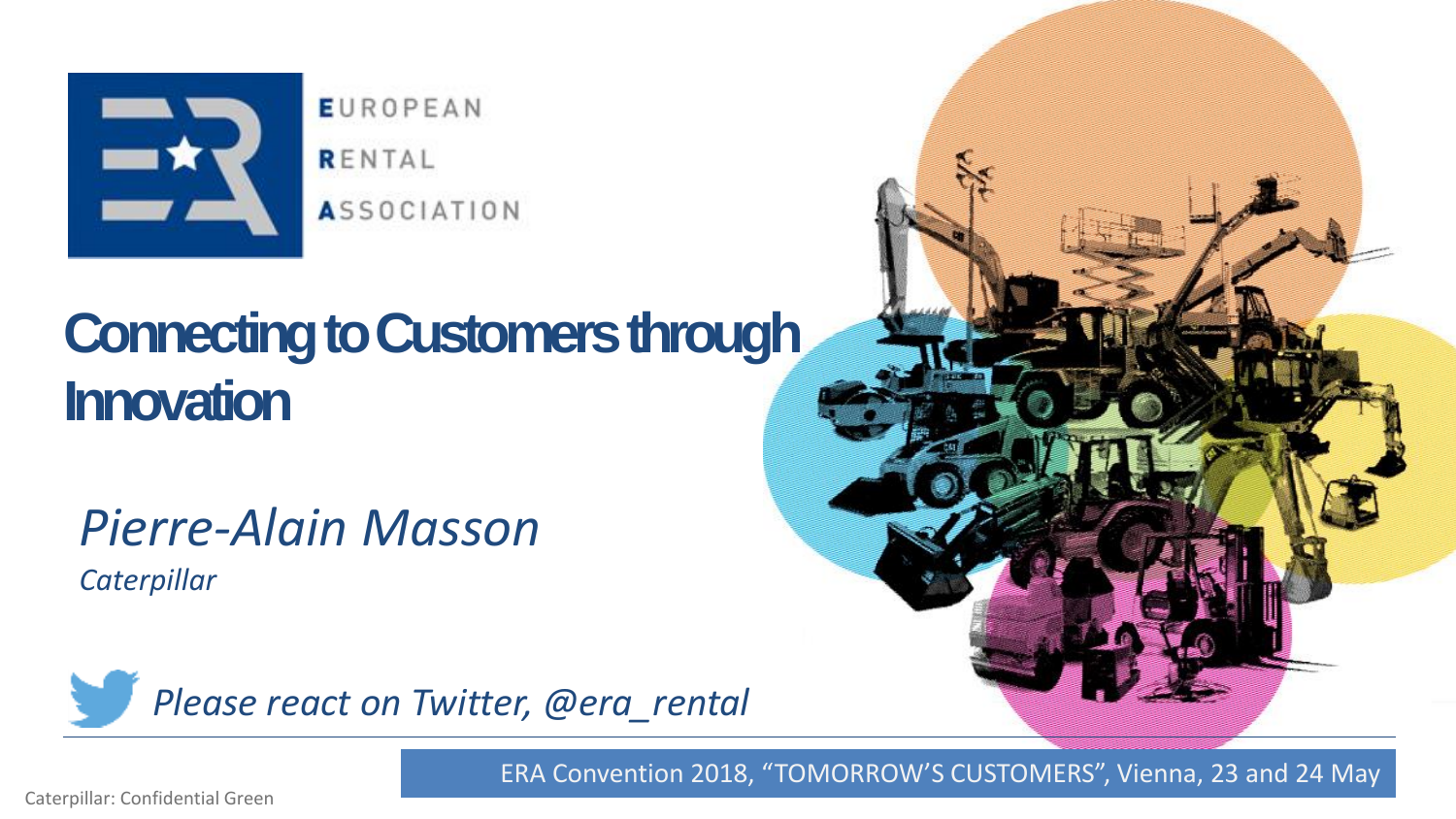#### ERA Convention 2018 **Connecting to Customers through Innovation**

- The Sharing Economy (SE)...not if, but when?
- Yard Club Lessons
- Our focus on Innovation

Caterpillar: Confidential Green **02** ERA Convention 2018, "TOMORROW'S CUSTOMERS", Vienna, 23 and [24](#page-0-0) Ma[y](#page-2-0)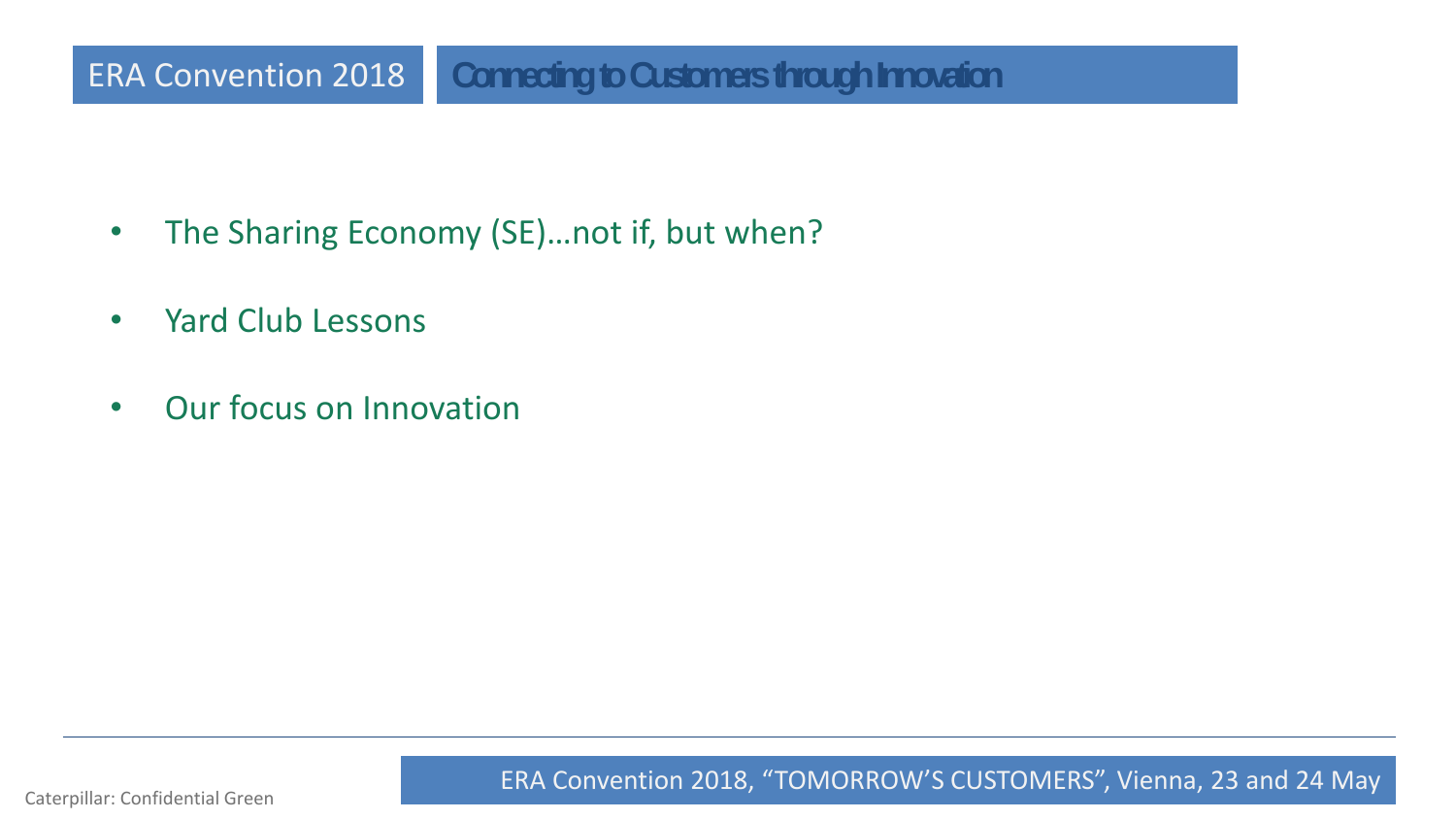## The Sharing Economy: A definition

- The Sharing Economy (SE) is a set of new marketplace platforms that allow customers to purchase slices of asset access to supplant ownership and increase utilization
	- Not all business models underlying SE platforms are new, but marketplace platforms trigger wider reach of rental (vs. ownership) models in ways that have created disruptive competition for incumbents
- These platforms mediate asset access for consumers and businesses in a way that (a) significantly increases asset utilization and (b) enables consumers to shift away from historical patterns of asset ownership
- <span id="page-2-0"></span>• Incumbent players need to create a clear "SE exposure analysis" and devise their strategic response, depending on their vulnerability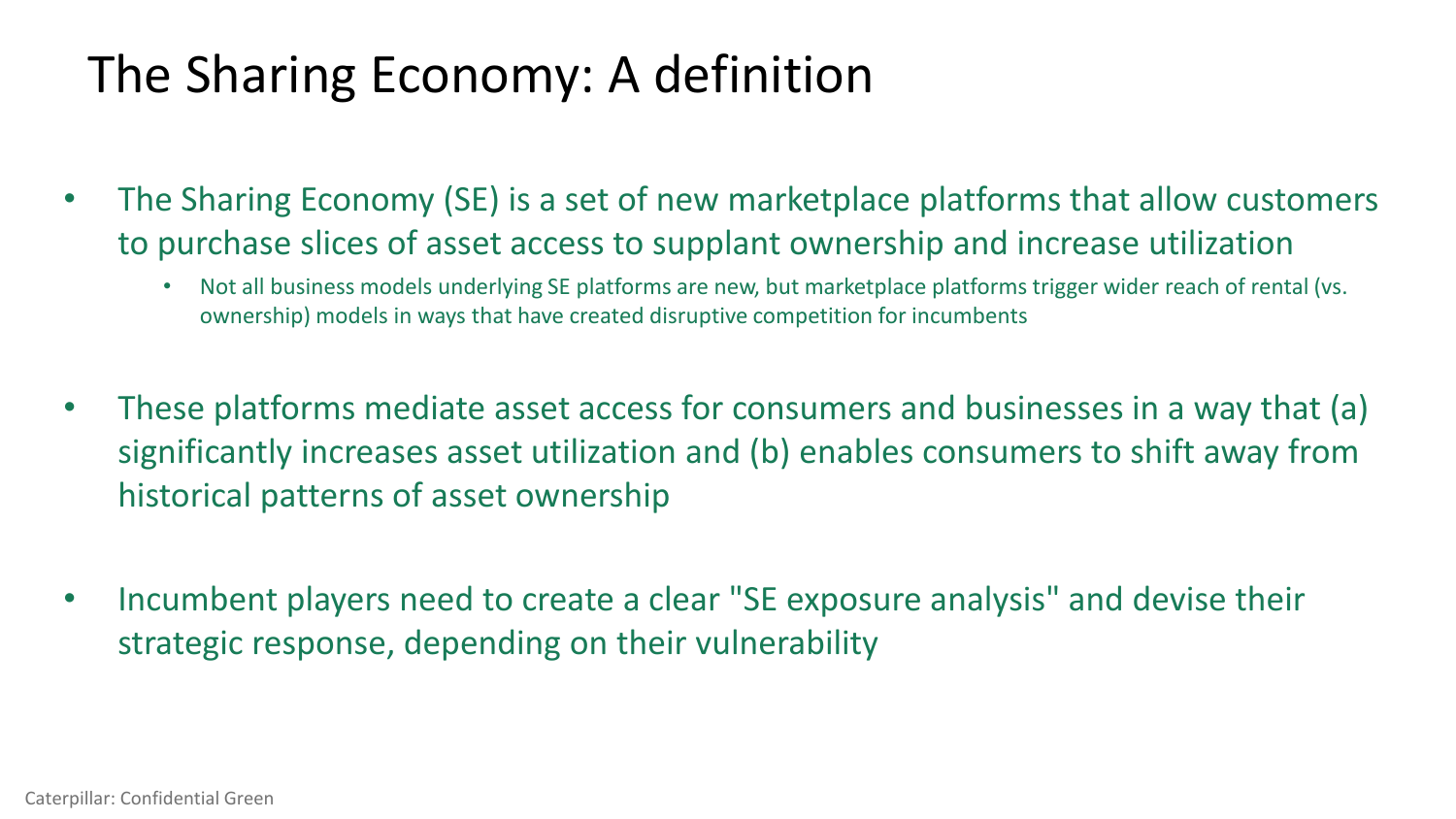# Not all elements of SE are new, but they have been deployed in truly disruptive scale

|                         | Rental models have existed in<br>major SE asset groups                                                                              | but SE models change use patterns and scale of<br>rental/borrowing/sharing                                                                                                                                    | The new SE is notable for its scale<br>and disruptive capacity                                                                                                                                                                                                |
|-------------------------|-------------------------------------------------------------------------------------------------------------------------------------|---------------------------------------------------------------------------------------------------------------------------------------------------------------------------------------------------------------|---------------------------------------------------------------------------------------------------------------------------------------------------------------------------------------------------------------------------------------------------------------|
| Car<br>Rental           | Hert<br>Few select rental<br>pickup locations<br>Mostly muti-day<br>long-term rentals                                               | 24/7 distributed pickup, often requiring only<br>zipcar.<br>a smartphone<br>Shorter booking periods (e.g. hourly)<br>TURO<br>possible<br>Introduction of peer-to-peer rental                                  | Expansion/normalization of rental<br>creates alternatives to owning                                                                                                                                                                                           |
| Travel<br>Rental/Sublet | <b>Dedicated hotels</b><br><b>W</b> Marriott<br>offer room w/bed<br>Flats only available<br>through local<br>craigslist<br>agencies | Global digital marketplace of homes with<br>$\sqrt{Q}$ airbnb<br>aggregated listings<br>Different amenities to traditional hotel (e.g.<br>onefinestay<br>kitchen)<br><b>Trust and verification indicators</b> | Peer-owners who share goods via<br>platforms compete with rental and<br>sales firms<br>E.g. every homeowner becomes a<br>potential competitor to hotels                                                                                                       |
| Clothing<br>Rental      | Clothes for<br>occasional use<br>from agencies/<br>stores                                                                           | Central warehouse allows access to range of<br>designer labels<br>Home delivery with size options<br>LE TOTE<br>Personalized offerings through subscriptions                                                  | Sharing poses a significant threat to<br>incumbents' revenues<br>2014 study found each additional<br>car-share vehicle displaced 32<br>personal-vehicle purchases <sup>1</sup><br>AirBnB averages 425K guests per<br>night, 22% more than Hilton <sup>2</sup> |
| <b>Machinery Rental</b> | <b>Book through</b><br>contractors and<br><b>SUNBELT.</b><br>rental agencies                                                        | machinerylink<br>Introduction of peer-to-peer rental<br>Reduced coordination time for<br>distant/unfamiliar parties<br><b>W</b> YARDCLU<br>Easy tracking and usage metrics for asset<br>owners                |                                                                                                                                                                                                                                                               |

Source: PwC Consumer Intelligence, AlixPartners, Zervas et al " The Rise of the Sharing Economy", Yahoo News, Nielsen. 1.AlixPartners study of 10 key car sharing markets. 2. PwC Consumer Intelligence "The Sharing Economy"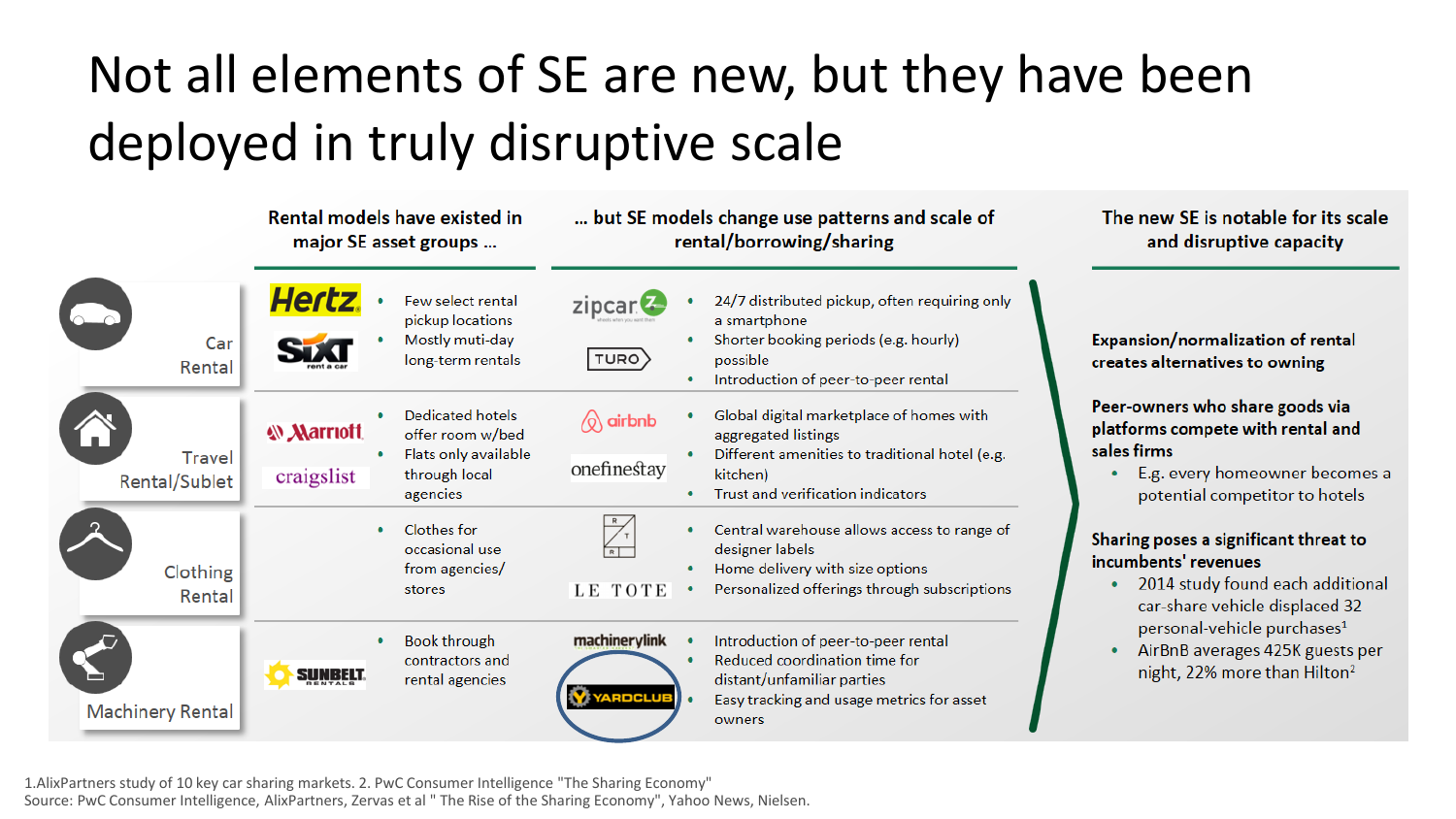Asset Management Disruption is occurring globally



Asset management innovation is visible across the continents, and working to find its place…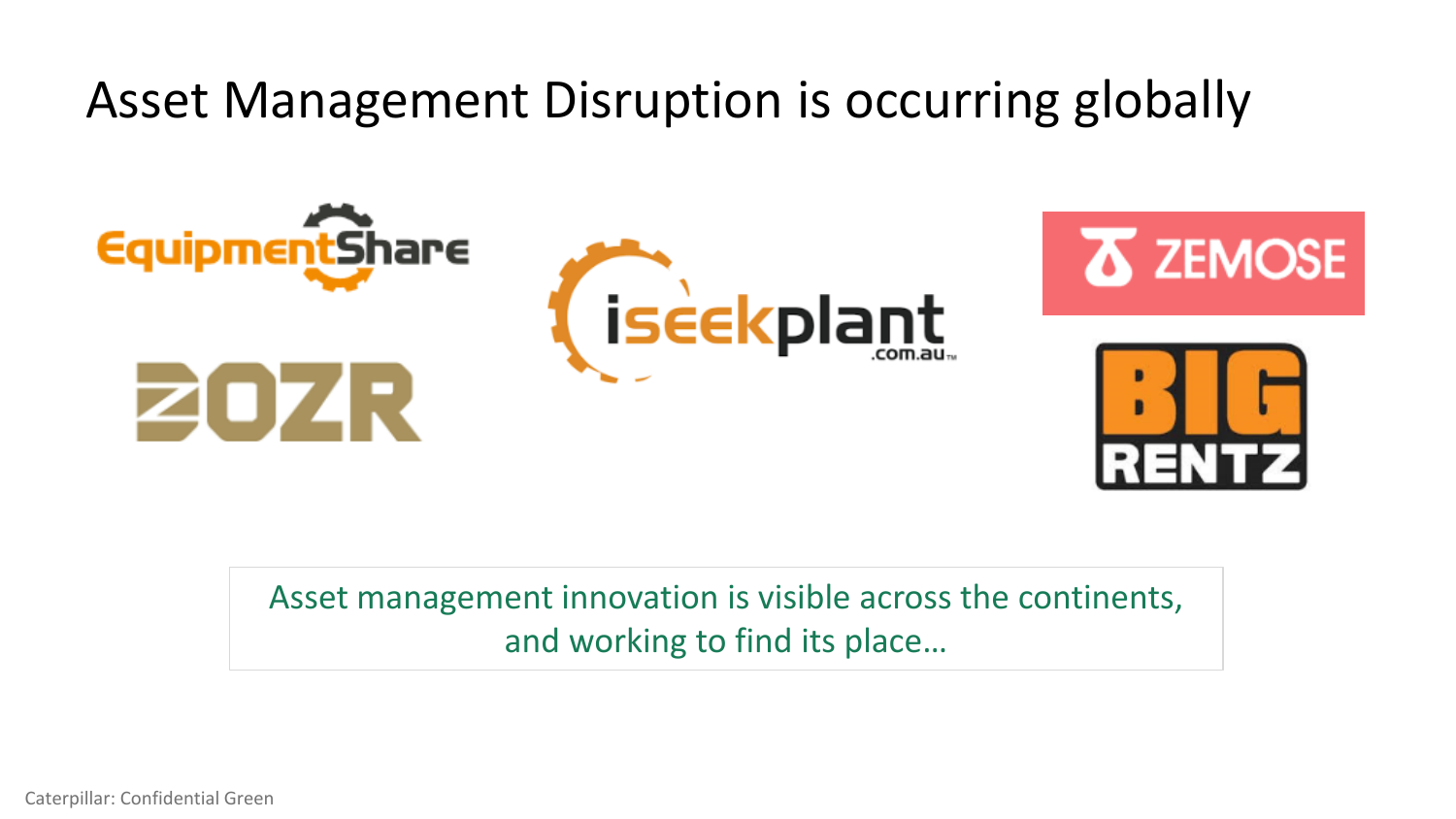### Yard Club Lessons



Yard Club started as Peer-to-Peer (P2P) and pivoted into a B2C digital experience for Caterpillar dealers… Now it has become our San Francisco Digital Lab

- Key challenges maintenance, insurance, operator trust, customer reliability, late adoption
- Key opportunities & learnings agile development, design thinking, UX&CX Innovation

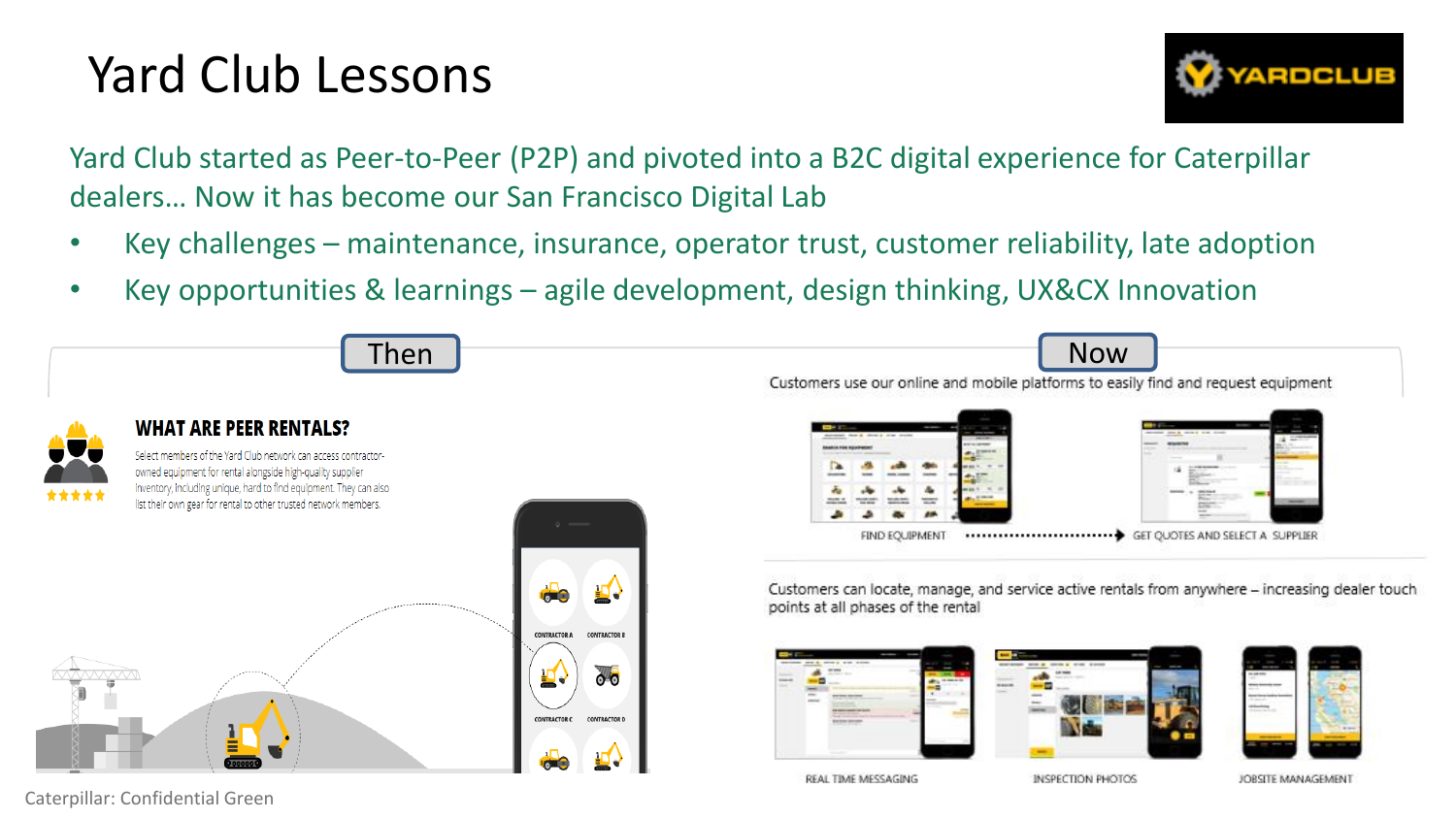#### Yard Club – just the start to our innovation focus





#### **FAST & EASY**

Search, book and pay on-line, on the phone or at the store. No need to negotiate. Instant availability and prices. Manage your contracts & invoices when and how you want.

#### **ATTRACTIVE PRICES**

Book now or in advance and get the best deals. Attractive prices are visible real time on the website and the mobile application. Lower your cost, with reliable, modern equipment and valuable options.

#### **QUALITY EQUIPMENT**

Enjoy recent, world class equipment in excellent condition. Our invoices are accurate and updated real time. You always know where you stand. Call us or stop by the store to meet our friendly and knowledgeable team.